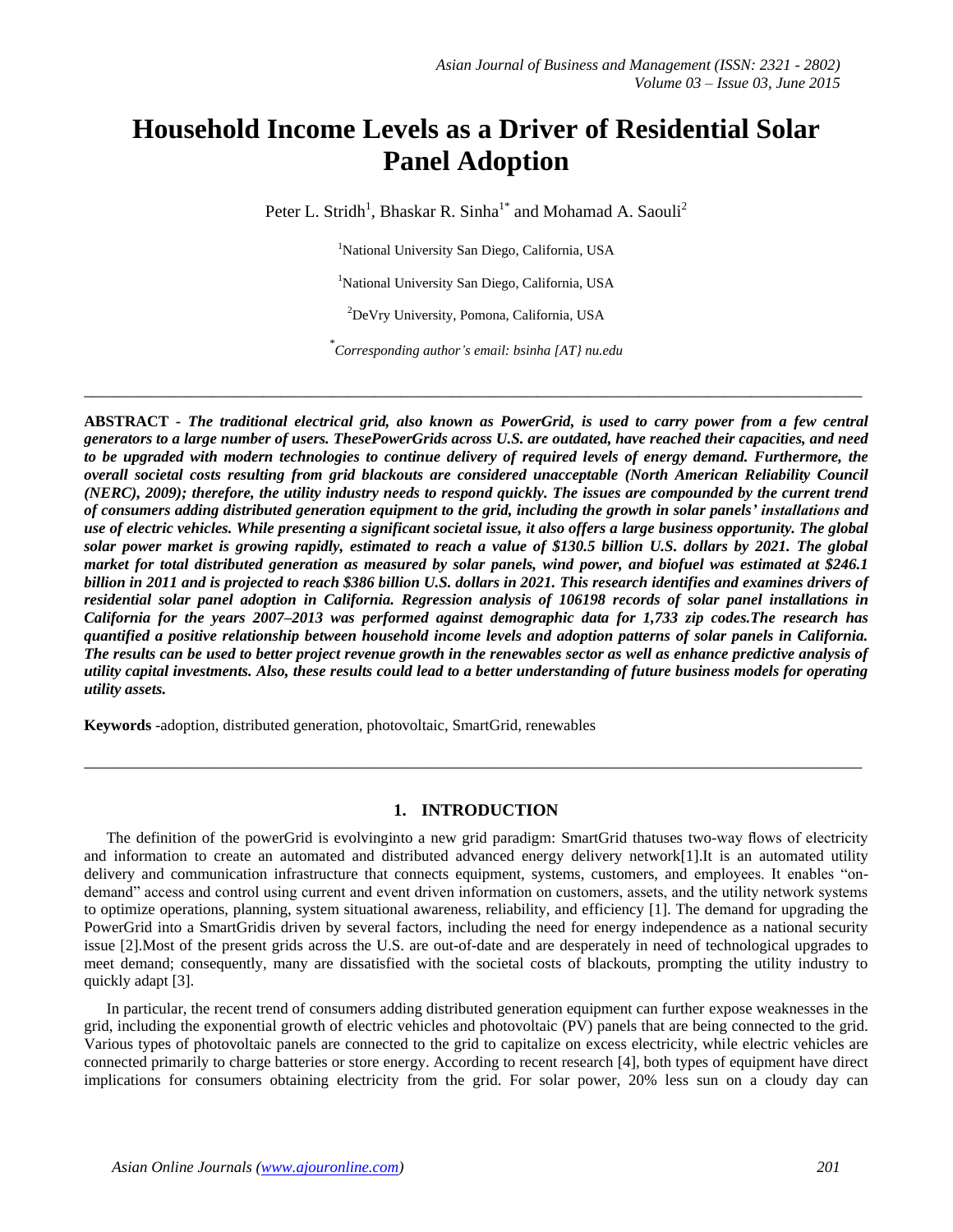significantly reduce the conversion to electricity[5].Aneighborhood grid of solar power producers has trouble accommodating that two-way, intermittent flow because it was built to deliver power one way at constant voltages and frequencies.

Areas which have high concentration of solar power installations can cause grid voltage to spike, potentially creating problems for electric equipment and motors. While residential consumers might experience flickering light bulbs, sensitive commercial data centers could experience million-dollar work outages.Distributed technologies are expected to increase in use [6] as the cost of installing a distributed generation unit becomes cheaper than upgrading the central generation unit and the associated transmission and distribution network.While the growth in attached renewables poses a significant cost exposure for the PowerGrid operators, it offers a large revenue opportunity for solar equipment vendors and manufacturers in the U.S., where the PV market grew over 700% between 2006 and 2010 [7].

As shown in Figure 1, distributed generation from renewable resources is growing faster than the traditional energy sources, such as nuclear power.By 2020, distributed generation capacity is estimated to reach 19.1gW worldwide[6].In response to the aggregated energy demand worldwide, the projections show that 355 gW needs to be added to the existing generating capacity. Although distributed generation is the fastest growing resource, the 19.1 gW would only make up five percent of the total 355 gW required. A high growth rate of distributed generation as an energy source would come with potentially large implications for the grid [6]. In summary, these drivers call for an increased focus on understanding the implications to the PowerGrid.



## *Figure 1.* Growth of Generation Resources [6].

The literature review outlines a broad body of research on national and global adoption of PV resources; however, there are a limited number of empirical studies available that quantify the relationship between local economic variables and adoption on a state level.While a comprehensive body of research exists around demographic drivers for adoption of solar panels, no study has been identified that validates the accuracy of the models on all recent available utility data in the State of California. Peer-influence in PV adoption was studied on a subset of California Zip codes for 2001-2009 data [8]. Influence of demographical factors were studied on data for the SCE service territory[9]. As a business opportunity, the global solar power market is experiencing rapid growth estimated to reach a value of around \$130.5 billion U.S. dollars by 2021[10]. The global market for total distributed generation as measured by solar panels, wind power, and biofuel was estimated at \$246.1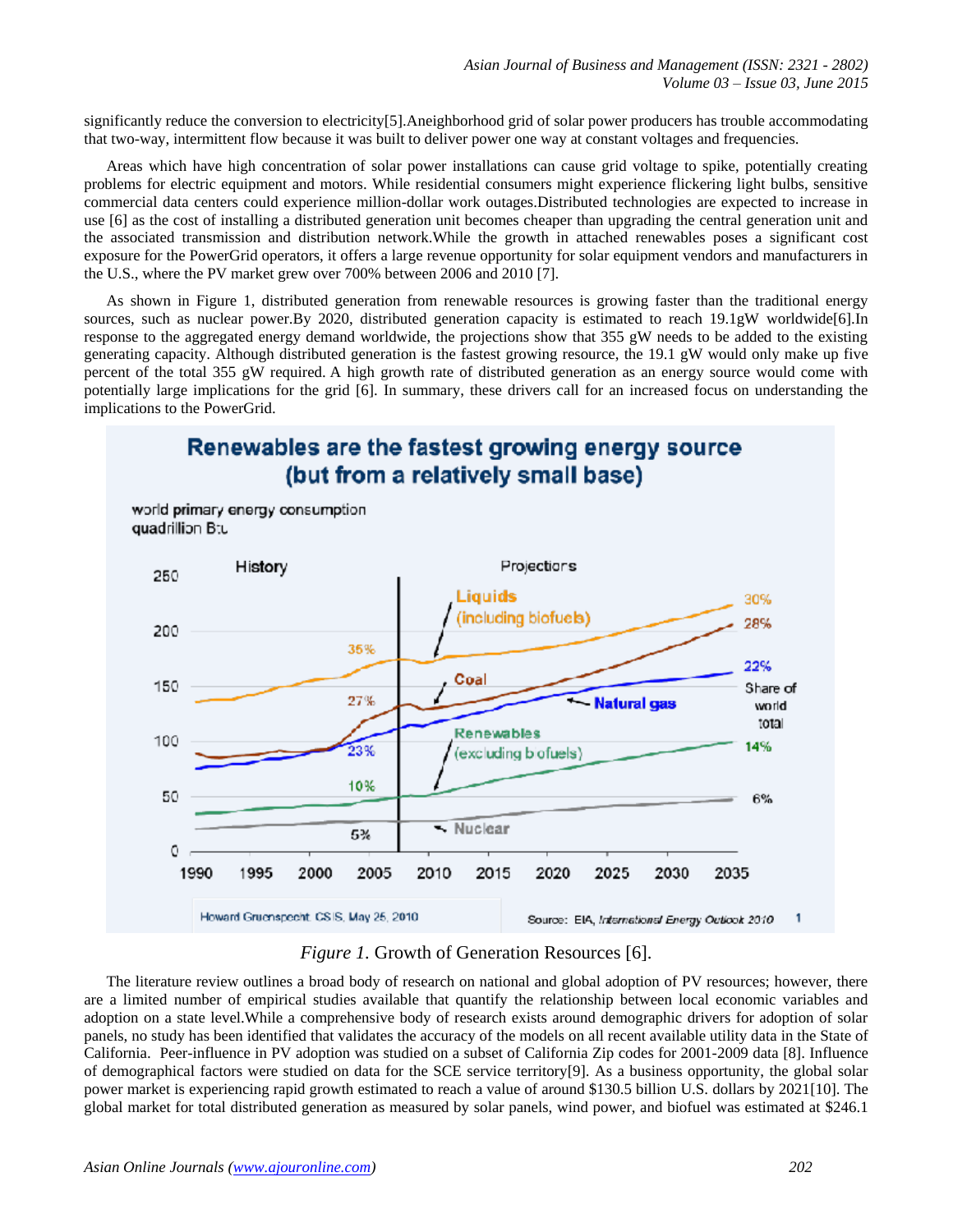*Asian Journal of Business and Management (ISSN: 2321 - 2802) Volume 03 – Issue 03, June 2015*

billion in 2011, and is projected to reach \$386 billion US dollars in 2021 [10]. This distributed generation, which is growing very quickly, has become an issue for utilities and regulators, as well as a risk for society as a whole. Significant investments are required to maintain and expand existing PowerGrids, at the same time as customer demand on high power quality is increasing [11]. Leiter (2000) [12] estimates outage costs for society at \$90,000/hour in the airline-reservations industry, at \$41,000/hour in the cellular-communications industry, and \$6,480,000/hour in brokerage operation. Outages can be caused by numerous factors, and there is a vast body of research on implications of attaching solar panels to the grid [13] [14].A study by Carrasco et al. (2006) [15] highlighted how intermittent distributed generation, such as solar, impacts the power operations of a utility. The study indicates that in particular power systems, where the distributed generation makes up a significant part of the total system, impacts to utility are large.

Capital investments must be proactive and based on statistical projections to ensure the investments are reliable [11]. Hence, to better forecast and quantify the required capital investments, factors that influence growth of distributed generation need to be identified [16]. In summary, the \$380 billion dollar industry opportunity combined with significant societal risks calls for an immediate need to improve methods and frameworks which help predict the growth patterns of distributed generation.

#### **2. RESEARCH PROBLEM**

This research aims to determine what influence household income has on the adoption of distributed generation, in particular the growth of residential solar panels in California. Existing research focuses on national or global trends of PV studies; no other study has been found that assesses all the service areas of Pacific Gas and Electric Company (PG&E), Southern California Edison (SCE), and San Diego Gas & Electric (SDG&E). The scope of this research is limited to the State of California, which is one of the States with the highest annual solar power potential in the United States [17] [18]. Chart 1 shows the number of completed residential PV installation by year in California.



*Chart 1.* Number of Completed Residential (≥10 kWh) PV Installations by Year in California. Source: *California Solar Institute (2013).*

Furthermore, limiting the scope to California allows for using a unique archival database, the California Solar Initiative (CSI) [19], which has detailed zip code level data on solar panel installations across the state. While conclusions can be drawn about the trend and growth patterns of increased costs for utilities resulting from PV adoption, studies of actual costs incurred are outside the scope of the study. Individual incentives and price mechanisms leveraged by suppliers could skew the results for the PV adoption rate. The diverse demographics within a zip code of Southern California may impair the ability to analyze a homogenous data set and make generalizations for the full population within a zip code. This research was a quantitative study; further qualitative or longitudinal research across several utilities may provide additional insight.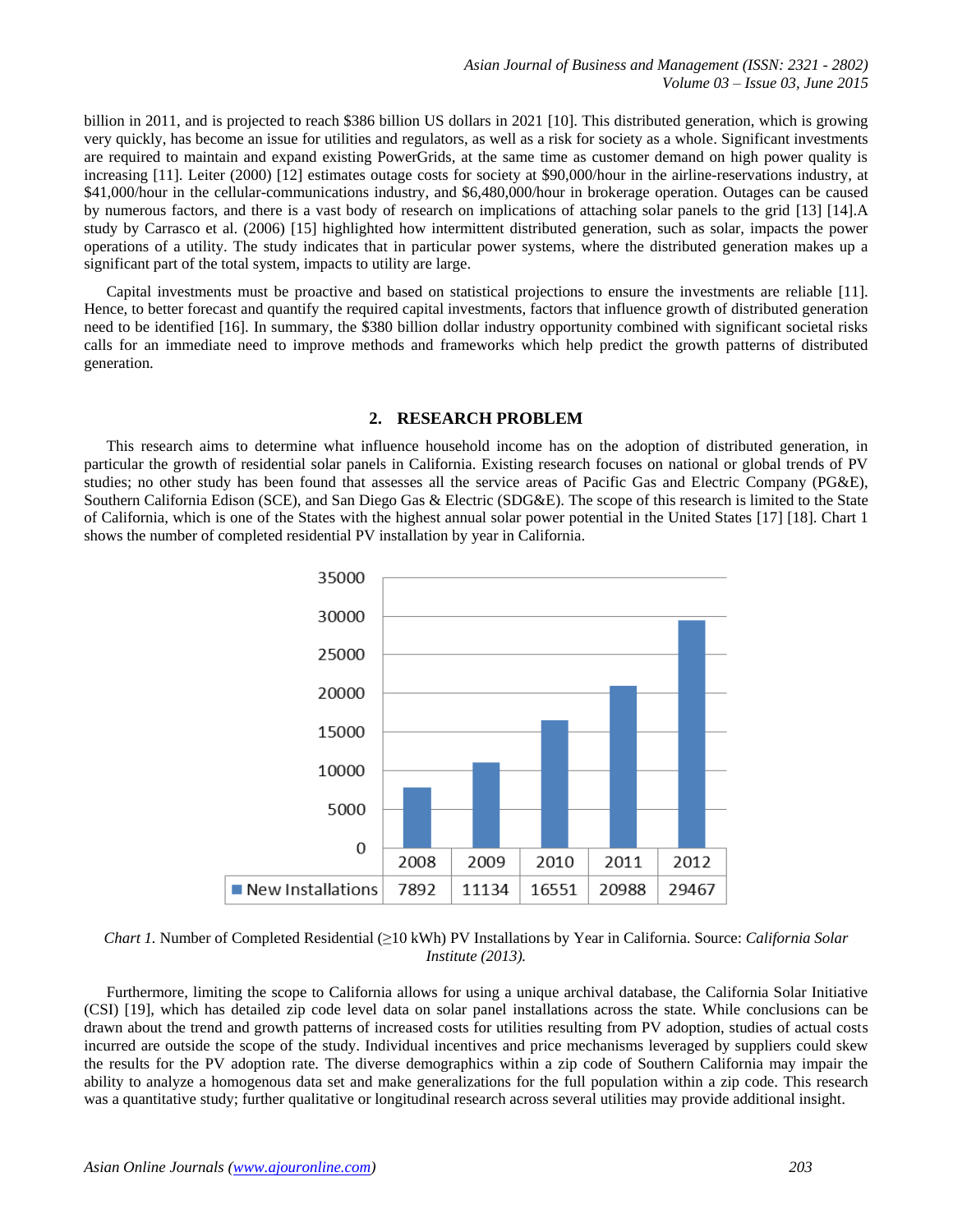## **3. DATA SOURCES**

106,198 data records of residential (≤10 kW) completed solar panel installations during the years 2007-2013 were obtained from the California Solar Initiative[19] database. All available utilities were included; Pacific Gas and Electric Company (PG&E), Southern California Edison (SCE), and San Diego Gas & Electric (SDG&E), which represent about 68 percent of California"s electric load. Started but not completed projects were excluded. Large commercial installations (>10 kW) were excluded for the purpose of analyzing correlation with household income.American Community Survey (ACS) data was used to determine Median Household Income levels. ACS replaced the Census for purpose of collecting Household Income data. The ACS provides annual survey data, which does not include data from cities with a population less than 65,000. For the purpose of analyzing a complete set of California Zip codes, the five-year ACS data is used for 2007-2011, withstated median income in the past 12 months, in 2011 inflation adjusted dollars. Since the multiyear estimates represent estimates for the period, the controls are not a single year"s housing or population estimates from the Population Estimates Program; rather, they are an average of these estimates over the period. The dataset was downloaded from the U.S. Census Bureau online database [20].

## **4. RESEARCH METHODOLOGY**

Regression analysis was used to establish the relationship between Median Household income and Number of Installed PV units by Zip Code. All PV data was analyzed by year for identifying any trends in the significance of income.Regression analysis was performed to identify any relationship withincome levels for individuals born in the State of California as well as foreign born. Furthermore, to analyze the impacts of any local adoption patterns in high-income areas, the total aggregated number installed PV units by year and zip code was calculated using the completed number of PV installations.

|          | Hypothesis                                                                                                                          | Dependent variable           | Independent variables                                                                  |
|----------|-------------------------------------------------------------------------------------------------------------------------------------|------------------------------|----------------------------------------------------------------------------------------|
| $\prime$ | Areas with higher income will<br>have higher adoption of PV<br>units                                                                | Number of installed PV Units | Median Household Income<br>Median Individual Income                                    |
|          | Areas with higher median<br>household income and existing<br>installed base of PV units will<br>have higher adoption of PV<br>units | Number of installed PV Units | Median Household Income and<br>Total Number of installed PV<br>units in previous years |

*Table 1.* Hypothesis for PV Adoption.

The two central hypothesesare 1) areas with higher income will have higher adoption of PV units, and 2) areas with higher median household income and existing installed base of PV units will have higher adoption of PV. These two hypotheses are tested with dependent and independent variables are shown in Table 1.

Hypothesis 1 is tested using linear correlation as

 $y_i = \beta_1 X_i + m + \varepsilon_i$ 

Where

 $Y_1$  is the expected PV unit growth in the Zip Code  $\beta_2$ denotes the regression coefficient for Median household income or Median individual income  $X_{i2}$  is the Median Household income Zip Code m is a constant and  $\varepsilon$ <sub>i</sub> is the error term.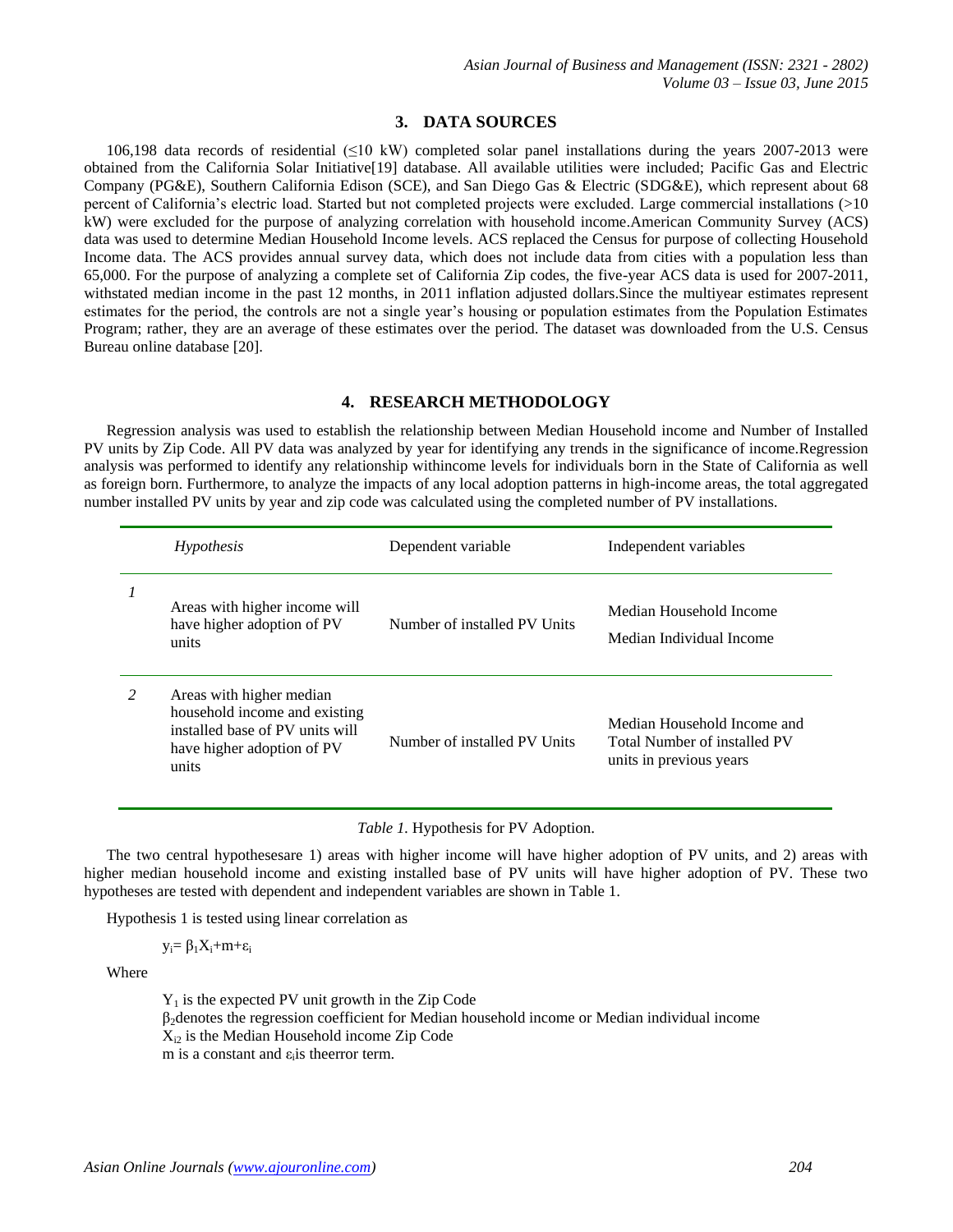For testing hypothesis 2 we use multivariate linear regression [21] represented as:

$$
y_{i+1} = \beta_0 + \beta_i x_{i1} + \dots + \beta_p x_{ip} + \varepsilon_i = X_i^T \beta + \varepsilon_i \quad i=1,\dots,n.
$$

Where

 $Y_1$  is the expected PV unit growth in the Zip Code  $X_i$  is the total installed PV base in Zip Code Βidenotes the regression coefficient for accumulated installed PV units in Zip Code  $\beta_p$  denotes the regression coefficient for median household income  $X_{i2}$  is the median household income Zip Code.  $\varepsilon_i$  is the error term.

## **5. RESULTS AND FINDINGS**

The findings of the regression analysis indicate that areas with higher median household income have higher adoption of PV units, which is in support of previous research [9]. Median household income consistently also prove to be a stronger indicator of future PV adoption in comparison to individual income.

## *Hypothesis 1:*

This hypothesis is that areas with higher income will have higher adoption of PV units. It is analyzed with data in Table 2 which shows the correlation between median household income and number of completed residential (≥10 kWh) PV installations by year in California. Chart 2 shows that the correlation between median household income and PV adoption between 2007 and 2013 is 0.37.

|                                                    | All Years | 2007 | 2008 | 2009 | 2010 | 2011 | 2012 |
|----------------------------------------------------|-----------|------|------|------|------|------|------|
|                                                    |           |      |      |      |      |      |      |
| Median Individual Income in Zip Code Entire        | 0.31      | 0.27 | 0.34 | 0.35 | 0.32 | 0.29 | 0.25 |
| Population                                         |           |      |      |      |      |      |      |
| Median Household Income in Zip code Entire         | 0.37      | 0.32 | 0.38 | 0.39 | 0.39 | 0.38 | 0.34 |
| Population                                         |           |      |      |      |      |      |      |
| Born in State Median Individual income in Zip Code | 0.23      | 0.20 | 0.26 | 0.27 | 0.25 | 0.22 | 0.19 |
|                                                    |           |      |      |      |      |      |      |
| Foreign Born Median individual income in Zip code  | 0.21      | 0.20 | 0.25 | 0.24 | 0.22 | 0.20 | 0.17 |
|                                                    |           |      |      |      |      |      |      |

*Table 2.* Pearson Correlation between Median Household Income and number of Completed Residential (≥10 kWh) PV Installations by Year in California.

In contrast to household income, the Pearson correlation between median individual income and PV installations remains downwards since 2009, from 0.35 to 0.25. Notably it peaks in 2009 before the drop. There is no indication in the CSI data that suggest that income differences in certain demographical groups present a significant factor in PV adoption.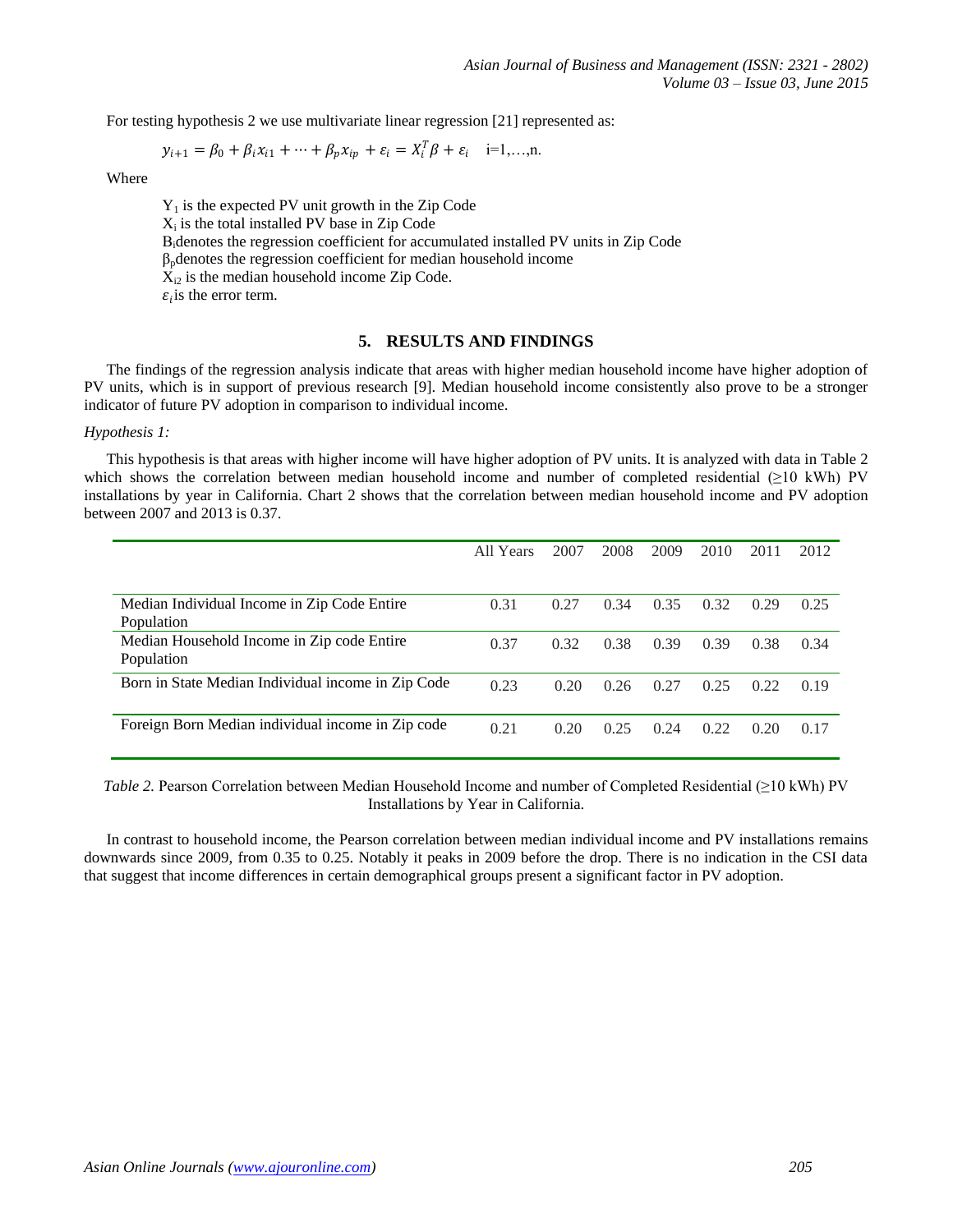

*Chart 2.*The Pearson Correlation between Median household income and PV adoption 2007-2013 is 0.37.

## *Hypothesis 2*

This hypothesis is that areas with higher median household income and existing installed base of PV units will have higher adoption of PV units. It is analyzed with data in Table 3 which shows the correlation between atotal installed PV base in Zip Code and number of completed residential (≥10 kWh) PV installations in subsequent year in California. Chart 3 shows the correlation between total numbers of installed PV units in California Zip codes in 2011 and growth volume of PV units in 2012 in the same Zip codes.

| Year $(Y)$                                                                                                                                                                  | 2008 | 2009 | 2010 | 2011 |
|-----------------------------------------------------------------------------------------------------------------------------------------------------------------------------|------|------|------|------|
| Correlation (p) between<br>composite median<br>household income<br>installed PV units during<br>year Y in Zip Code with<br>number of PV installs<br>subsequent year $(Y+1)$ | 0.67 | 0.73 | 0.82 | 0.81 |

*Table 3*. Correlation between atotal installed PV base in Zip Code and number of Completed Residential (≥10 kWh) PV Installations in subsequent year in California.

The results for the second hypothesis indicate that a model including household incomeand installed number of PV units in any given area is an increasingly significant predictor of future PV growth.

Multiple regression analysis gives an estimated model

 $Y_{i+1} = -0.028 + 2.172E - 0.05*I_i + 1.13*Y_i$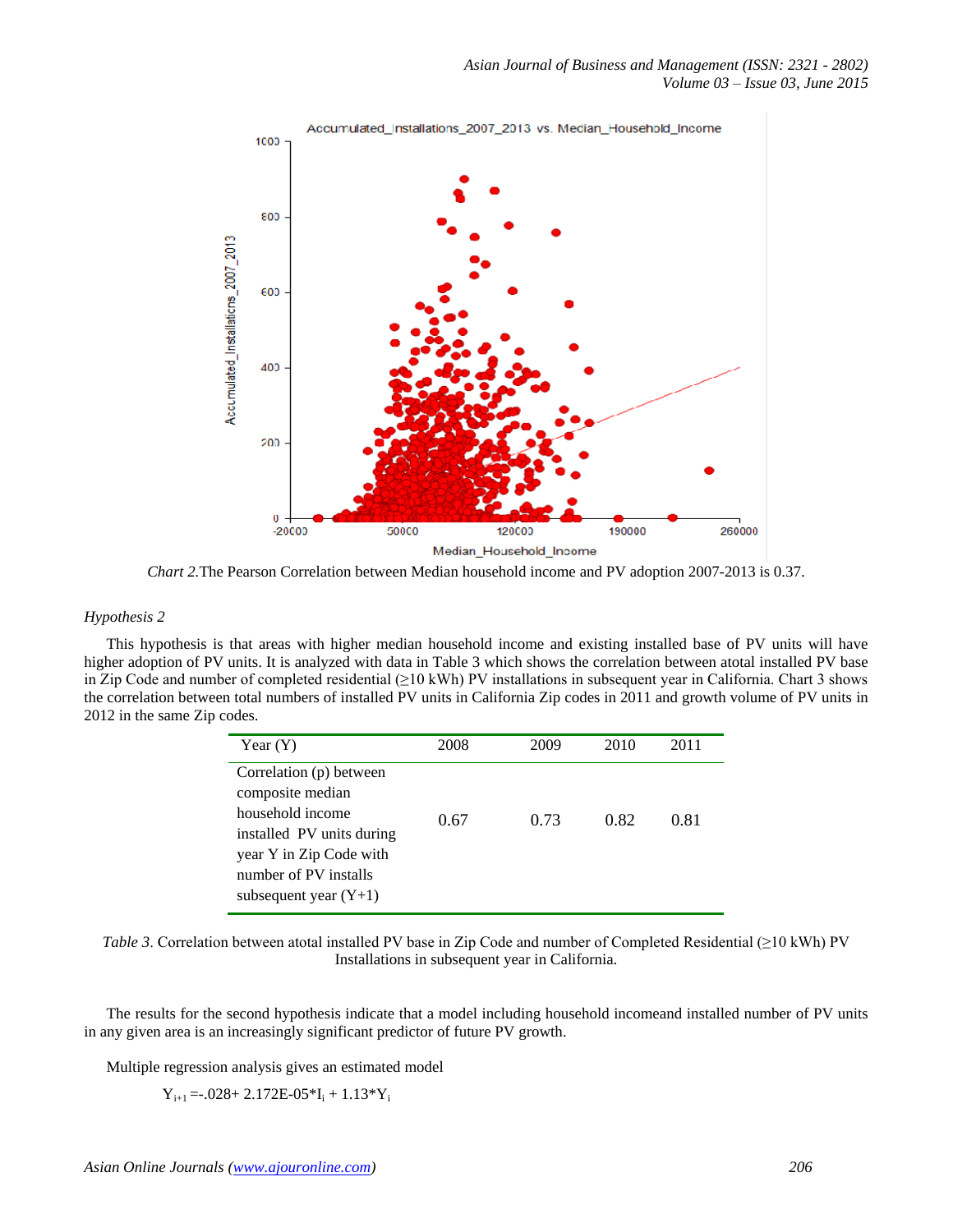## Where

Y=number of completed PV installations

 $I =$  median household income



*Chart 3.* Correlation between total numbers of installed PV Units in California Zip codes 2011 and growth volume of PV units 2012 in the same Zip codes.

Several factors could explain the proliferation of continued PV growth in high-income areas with an existing large installed base, including a "Neighborhood Factor" driven by peer-influence and targeted vendor marketing efforts.The findings indicate increasingly stronger peer-influence compared toa 2010 studyby Bollinger &Gillingham,( 2010)[8], that identified R-squared values up to 0.74 for installed PV base as a predictor for future adoption, using street-level data in a smaller selection of California zip codes.

## **6. CONCLUSIONS**

This research concludes that median household income continues to be a significant factor in predicting adoption of solar panels in the state of California. In contrast, 2007-2011 data indicate that individual median income is becoming less of a significant factor in determining PV growth.

The results can be used to better project revenue growth in the renewables sector as well as enhance predictive analysis around requirements of utility capital investments.While earlier studies have found positive relationships between consumer preference for renewables and age, voter affiliation and, population density, none of the studies included data from utilities in the state of California. No other study has been identified which examines the unique relationships between household income and individual income during this time period. Furthermore, no other empirical study has been conducted using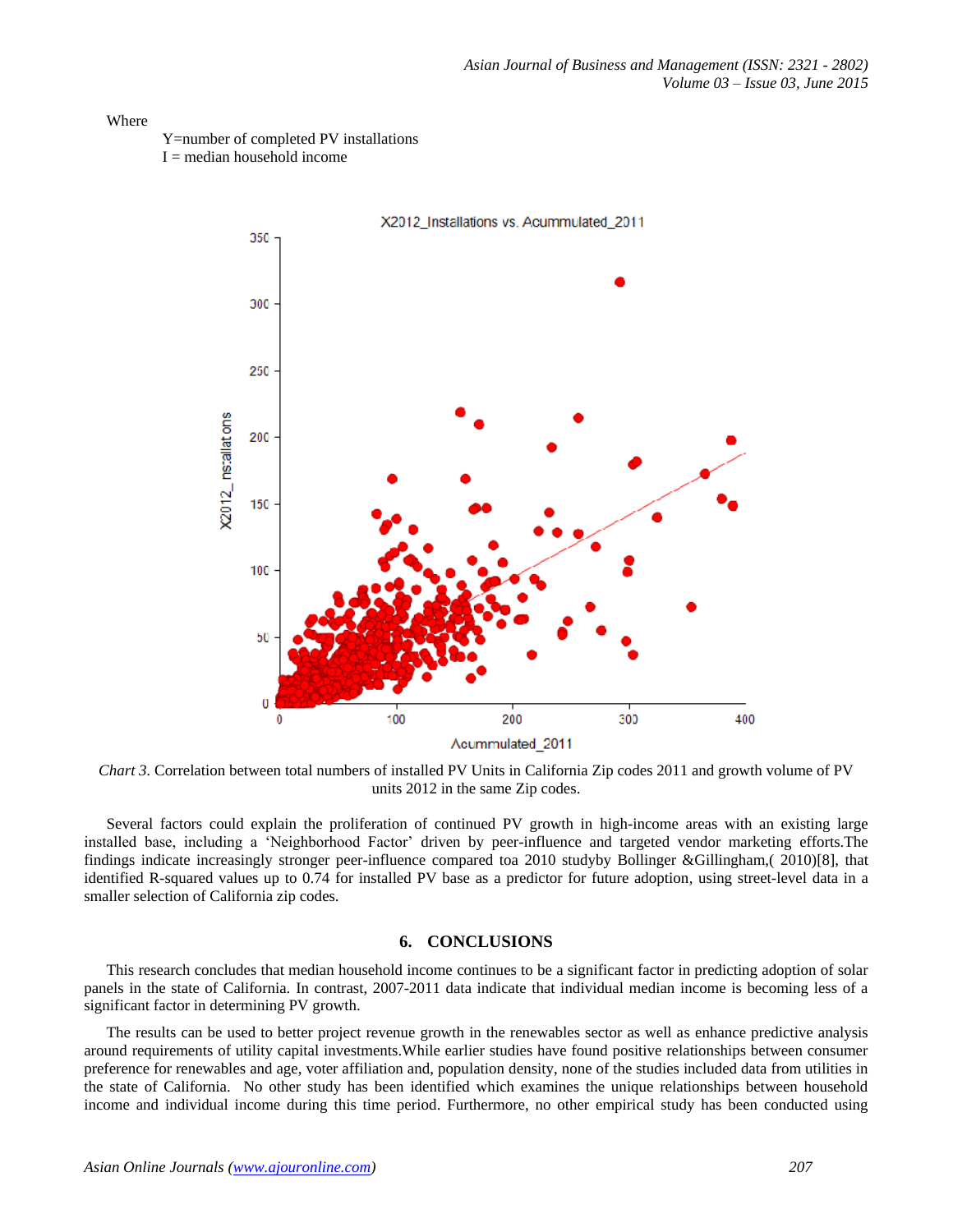recent ACS Community Survey data for Median Household and individual income (2007-2011) in combination with all available archival data in the California Solar Initiative [19] database.

The study relied only on data related to solar panel installations and does not include other renewable sources, or other types green technology. Since every type of renewable product has unique costs for the consumer, one has to be careful generalizing the results across renewables. While no empirical evidence exists, it is reasonable to assume that not all consumers who purchase solar panels take advantage of the state tax credit program and hence would not be registered in the California Solar Initiative [19] database. Consequently, the data may be skewed to the benefit of consumers who make use of state tax credit programs more actively. Moreover, the financing options available to consumers for purchasing solar panels are constantly changing. Vendors offer programs with low monthly payments, avoiding up-front costs. Data has not been adjusted to mirror the relative cost changes for consumers resulting from vendor incentive programs. The findings of this study will allow both utilities and vendors in California to more accurately predict future growth rates of solar panels. Renewables vendors will benefit from being able to better target consumers in areas likely to purchase solar panels. Utilities will be able to revise their operational budgets for maintenance and prioritize asset upgrades in areas expected to experience higher renewables growth.

From a renewables growth perspective in California, it would be valuable to expand the analysis to include more granular scales around party affiliation, such as the Green Party. Time series regression analysis could be used to determine if changes in voter base follow the same geographical patterns as solar panels. In addition, a model that takes into consideration the importance of home ownership versus apartment complex would allow for additional fine-tuning of predictive models. Finally, to fully understand the impact of these economic indicators, future studies should run time series regression models that also account for the changing financial payment plans and incentives offered by vendors. This would be particularly useful in examining trends at a larger scale, across states and countries.

## **7. BIBLIOGRAPHY**

- [1] Software Engineering Institute. (2009). *SEI smart grid maturity model overview V1.0.* Carnegie Mellon University. Retrieved on February 27, 2010 from http://www.sei.cmu.edu/downloads/smartgrid/SGMM\_DocumentDefinition.pdf.
- [2] U.S. Department of Homeland Security. (2010). *National Infrastructure Protection Plan*. Retrieved from National Infrastructure Protection Plan: http://www.dhs.gov/files/programs/editorial\_0827.shtm#1
- [3] North American Electric Reliability Council. (2009). *High-impact, low-frequency event risk to the North American bulk power system: A jointly-commissioned summary report of the North American Electric Reliability Corporation and the U.S. Department of Energy's November 2009 Workshop.* NERC.
- [4] Kok, J. K., Scheepers, M. J., &Kamphuis, I. G. (2010). Intelligence in electricity networks for embedding renewables and distributed generation. *Intelligent Infrastructures,* 179–209.
- [5] Murphy, Thomas, W. (2008). Home Photovoltaic Systems for Physicists. *Physics Today (American Institute of Physics).*Retrieved on March 23, 2009 from http://www.jce.divched.org/pick/home-photovoltaic-systems-physicists.
- [6] Gruenspecht, H. (2010). *International Energy Outlook 2010 With Projections to 2035 Deputy Administrator International, Energy Markets, Forecast.* Washington, DC: Department of Energy.
- [7] David, A. (2011). *U.S. solar photovoltaic (pv) cell and module trade overview*. Abstract retrieved from SSRN: <http://ssrn.com/abstract=1873251>
- [8] Bollinger, B., &Gillingham, K. (2010). Environmental preferences and peer effects in the diffusion of solar photovoltaic panels. *Kenneth Gillingham*.
- [9] Drury, E., Miller, M., Macal, C. M., Graziano, D. J., Heimiller, D., Ozik, J., & Perry IV, T. D. (2012). The transformation of southern California's residential photovoltaics market through third-party ownership. *Energy Policy*, *42*, 681-690
- [10] CleanEdge. (2012). Clean Energy Trends 2012 (Clean Energy Trends Report Series, 11<sup>th</sup> Annual Edition).
- [11] Ferrelli, R. (2007). Grid Management Delivers Improved Results. *Transmission & Distribution World, 59*(12), 38, 40– 44.
- [12] Leiter, D. (2000). *Distributed energy resources*. U.S. DOE for Fuel Cell Summit IV, 2000*.* Washington, DC.
- [13] He, M. M., Reutzel, E. M., Jiang, X., Katz, R. H., Sanders, S. R., Culler, D. R., et al. (2008). An architecture for local energy generation, distribution, and sharing. *IEEE Energy 2030.*
- [14] PeçasLopesa, J. A., Hatziargyrioub, N., Mutalec, J., Djapicc, P., & Jenkins, N. (2007). Integrating distributed generation into electric power systems: A review of drivers, challenges and opportunities. *Electric Power Systems Research, 77*(9), 1189–1203.